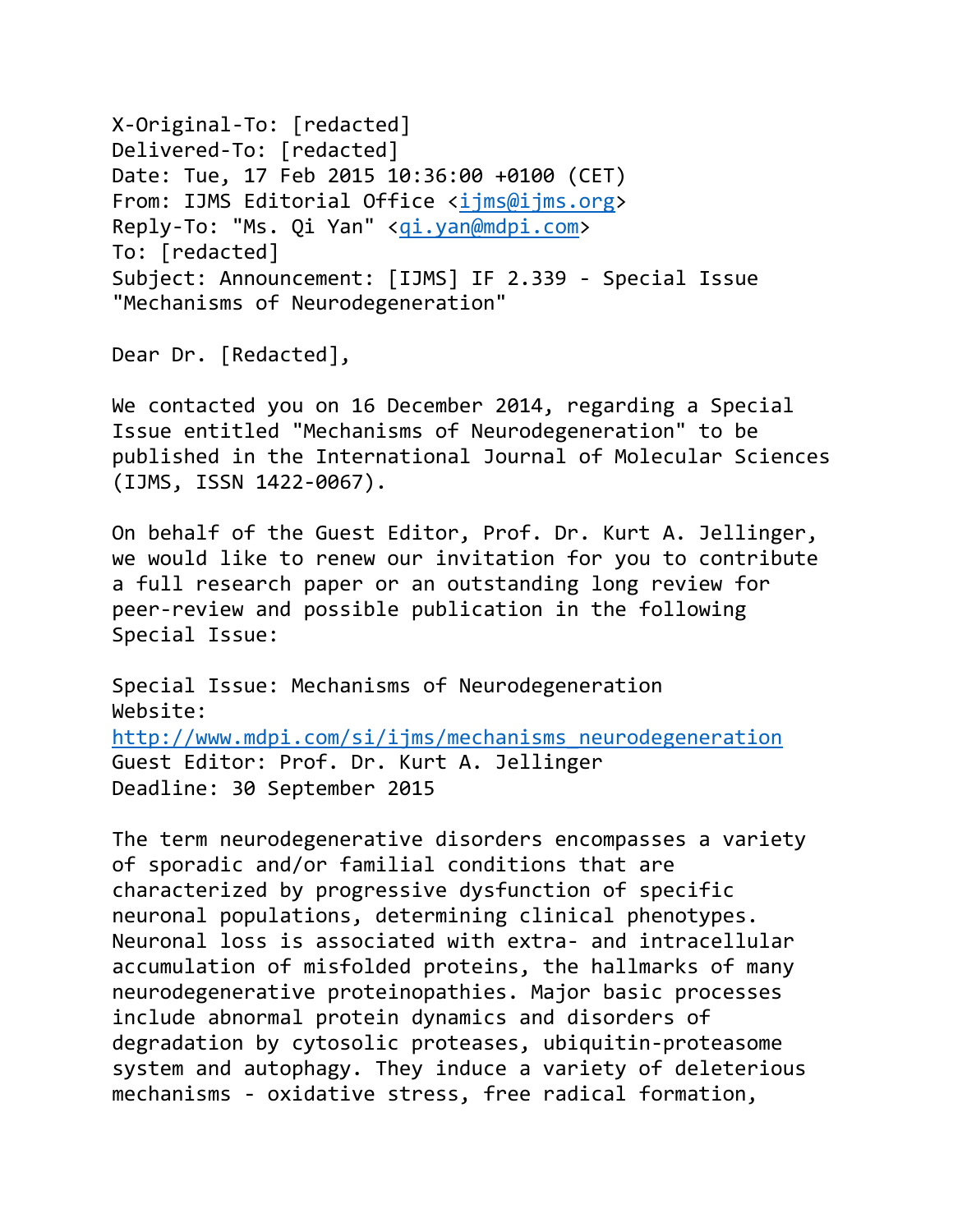mitochondrial dysfunction, impaired bioenergetics, dysfunction of neurotrophins, neuroinflammation, disruption of neuronal Golgi apparatus and axonal transport, leading to programmed cell death in a long run over many years. Although the type of aggregated protein and the distribution of depositions vary among diseases, recent studies showed both overlap and intraindividual diversities between different phenotypes, suggesting common pathogenic mechanisms and similar pathways of initiation and propagation of neurodegeneration due to "prion-like" transmission and spreading of pathologies. Further elucidation of basic molecular mechanisms of neurodegeneration may offer new ways for further prevention and treatment strategies of neurodegenerative diseases.

You may submit your manuscript either now or up until the deadline.

Submitted papers should not have been published previously, nor be under consideration for publication elsewhere. If you are currently preparing your manuscript or would like to contribute a paper to this interesting issue, please feel free to send the tentative title and short abstract to the Editorial Office [\(ijms@mdpi.com](mailto:ijms@mdpi.com) or [qi.yan@mdpi.com\)](mailto:qi.yan@mdpi.com) for consideration. Each new submission will be processed as quickly as possible. Upon acceptance, each submission will be published immediately.

For further details on the submission process, please see the instructions for authors at the journal website.

If your article is accepted for publication in this journal after peer-review and possible revision, the Article Processing Charge (APC) for publication in this open access journal would be 1600 Swiss Francs (per processed paper).

IJMS (ISSN 1422-0067) is an open access journal providing an advanced forum for molecular biology, biochemistry and chemistry.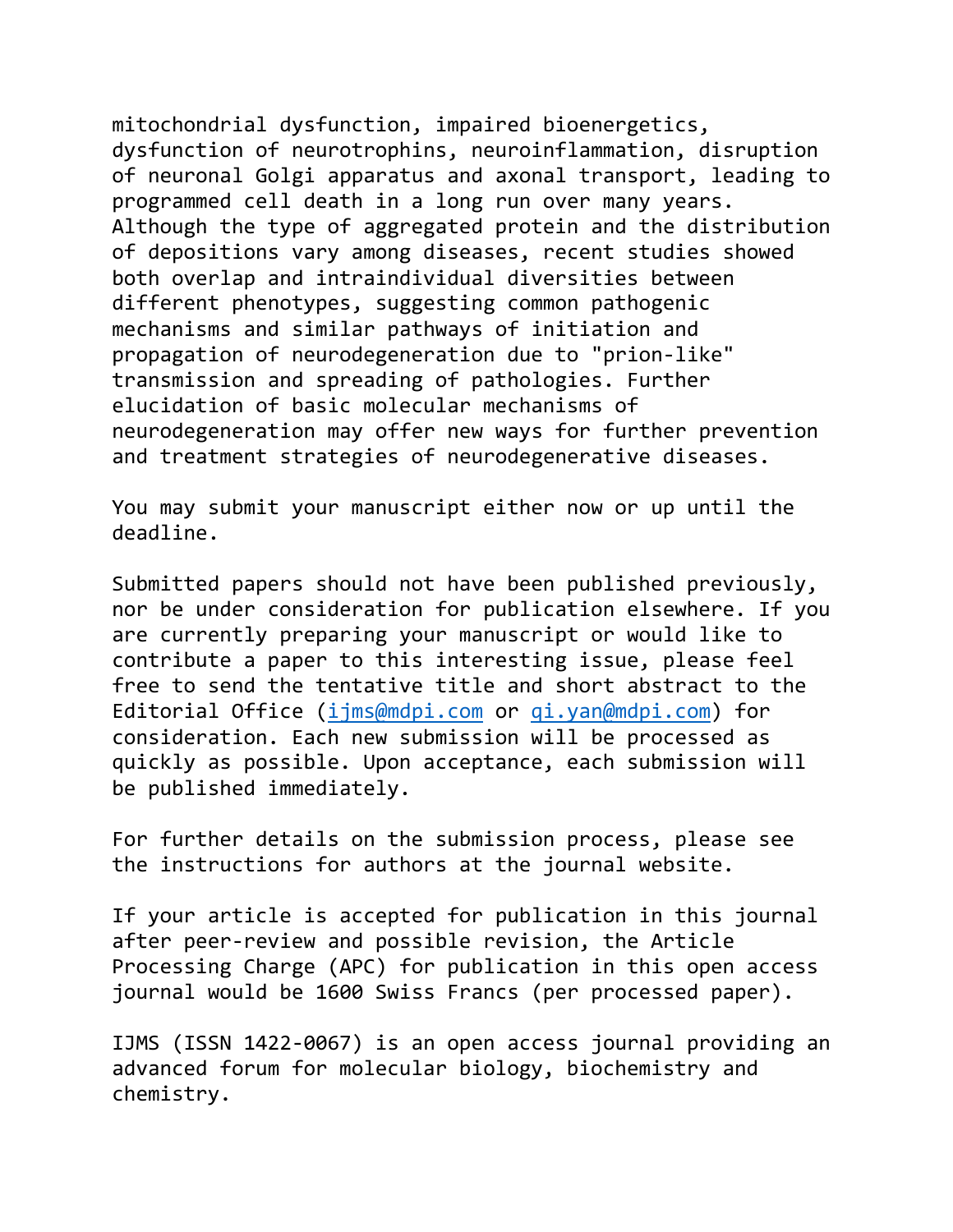It is published online by MDPI on a monthly basis and is freely available (online). Manuscripts are peer-reviewed and published within a short publishing period (which averages 60 days).

IJMS is covered by leading indexing services, including PubMed (Medline), the Science Citation Index Expanded (Web of Science), and Chemical Abstracts. The most recent Impact Factor (IF) for the year 2013 was 2.339.

We invite you to browse through our extensive selection of published papers and hope that you will publish a paper in our journal in the near future. Please feel free to contact us with any questions you may have.

Kind regards,

Ms. Qi Yan Assistant Editor

The International Journal of Molecular Sciences (ISSN 1422- 0067) is a journal published by MDPI AG, Basel, Switzerland

--- IJMS Editorial Office MDPI AG Klybeckstrasse 64, 4057 Basel, Switzerland Tel. +41 61 683 77 34 (office) Fax: +41 61 302 89 18 E-mail: [ijms@mdpi.com](mailto:ijms@mdpi.com) <http://www.mdpi.com/journal/ijms>

MDPI publishes peer-reviewed, open access journals. The Editorial Board members are all leading, active scholars. All MDPI journals maintain rapid, yet rigorous, peer-review, manuscript handling, and editorial processes.